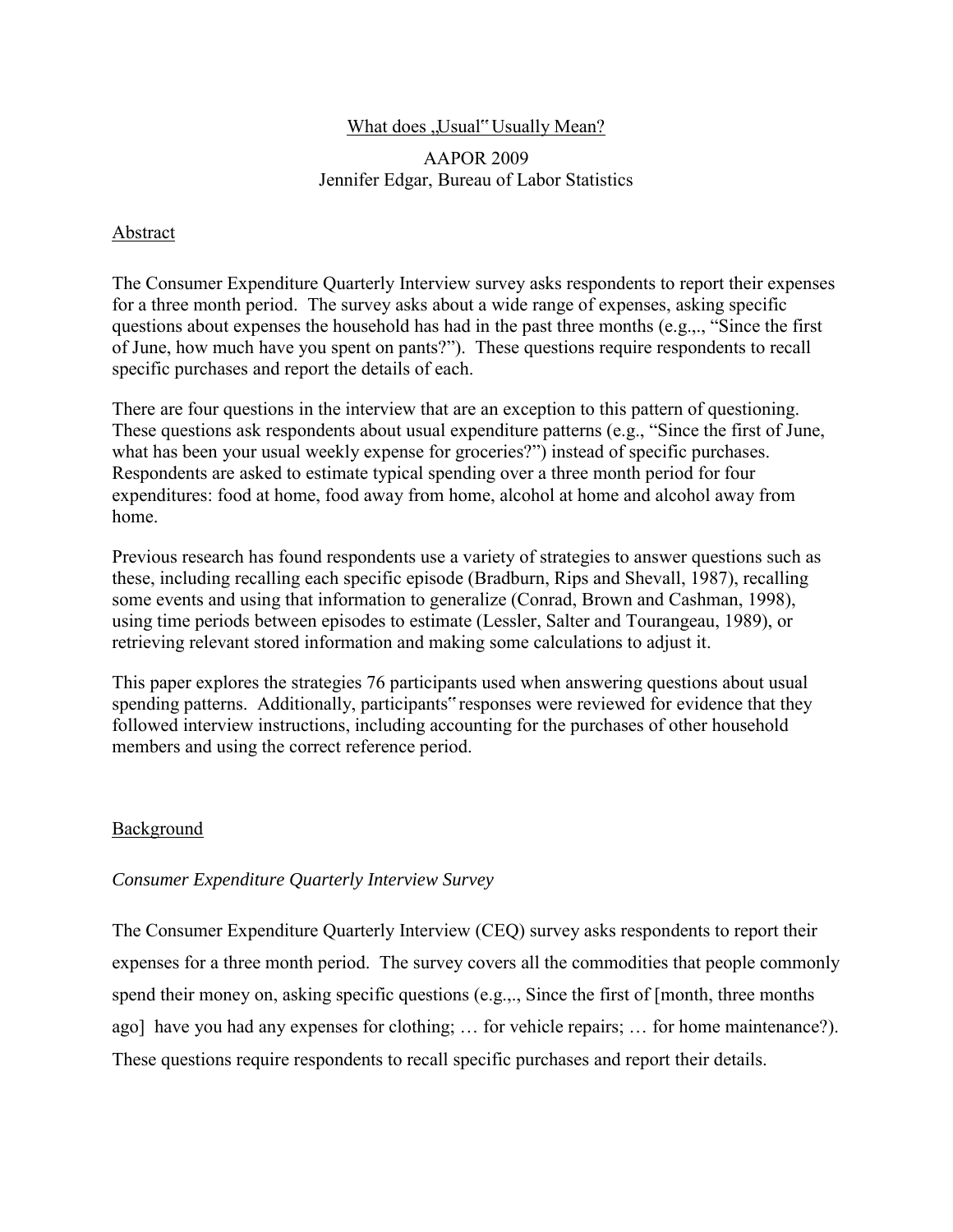In contrast to the preceding approach, four questions in the survey ask about "usual" expenses. These questions ask: Since the first of [month, three months ago], what has been your household"s:

- usual weekly expense for groceries?  $\bullet$
- usual weekly expense for food and drinks away from home?  $\bullet$
- usual monthly expense for alcohol to be served at home?  $\bullet$
- usual monthly expense for alcohol away from home?  $\bullet$

These questions require a respondent not only to retrieve from memory information about the frequency of an event and the range of spending, but also to manipulate the retrieved information to produce an estimate of the usual expense (Sudman, Bradburn & Schwarz, 1986). These tasks are often complicated and place a heavy burden on respondents.

## *Estimation Strategies*

For most respondents, it seems safe to assume that answers to the CEQ , usual "questions are not already stored in memory. Although respondents may be able to recall specific purchases they made (e.g., a refrigerator) they may not know how much they usually spend per week on groceries or alcohol. Therefore, respondents must employ an estimation strategy to be able to arrive at an answer. Researchers have identified a variety of strategies that respondents can use to answer survey questions. The strategies explored in the literature focus on the frequency of an event, which we believe is a key element to the CEQ being considered. This study relies on the assumption that respondents must estimate how often they perform the spending behavior (e.g., going out to dinner) and to be able to estimate how much they spend. Exploration and analysis of the responses to the questions studied will focus on the frequency estimation of the process. The strategies of interest in this paper are shown in Table 1.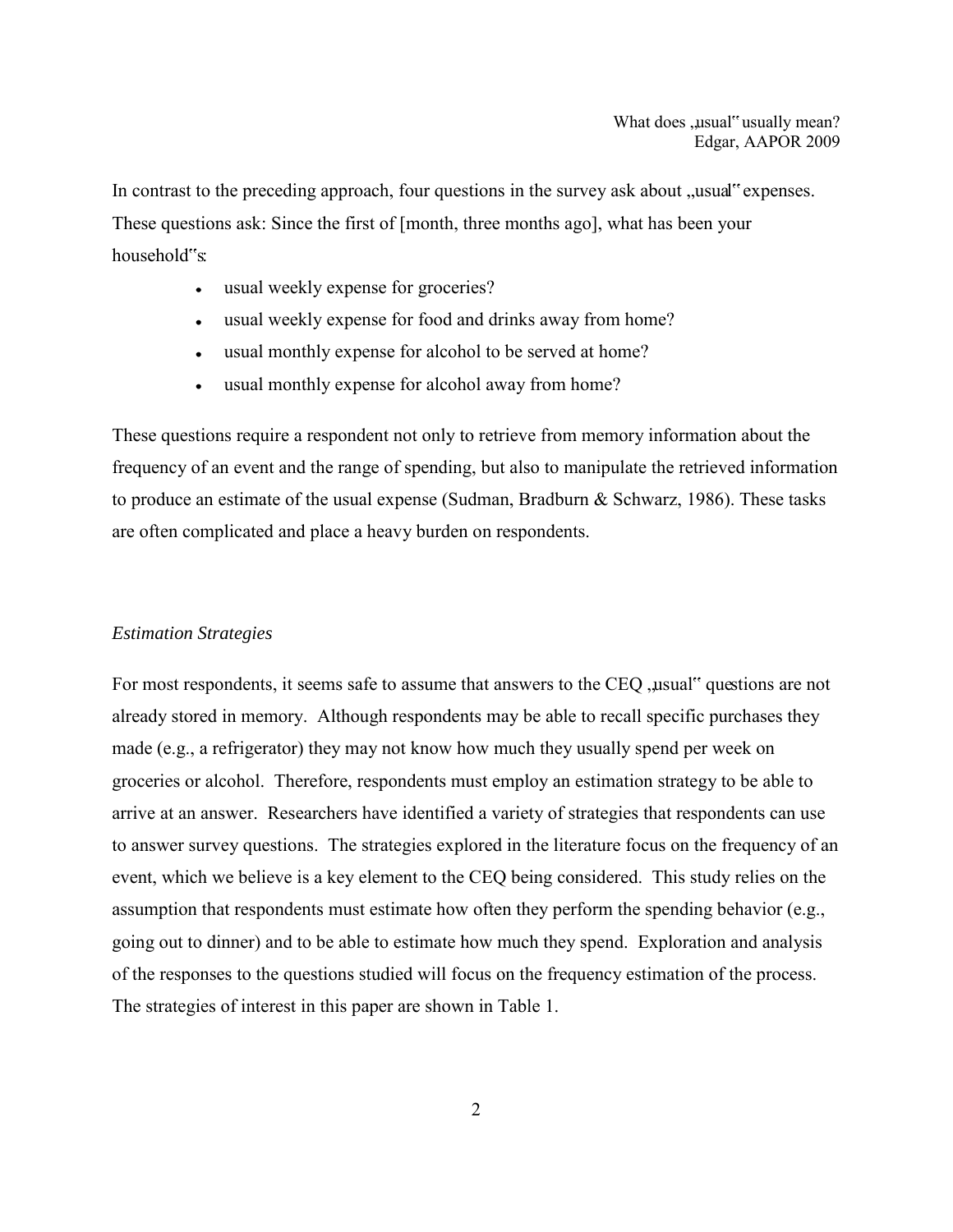One strategy, *rate retrieval***,** is when respondents recall the frequency with which an event occurs (e.g., "I always go do my shopping once a week"). This is a general strategy that does not entail the recall of any specific events, instead focusing on the frequency of the event and the general cost associated with that event.

Another rate-related strategy is when respondents think of several specific episodes and use those to generalize to a general frequency (Conrad et al., 1998). This strategy is called *rate and adjustment* in this paper. An example of this would be if a respondent recalled that he had been to happy hour every Thursday and Friday for the past three weeks and generally spends \$20 each time, but knows that he usually goes less often, so he would adjust his twice per week estimate down to once a week.

A similar strategy, termed *single event* in this paper, is to recall a single specific episode and use that to answer the question, skipping the step of generalizing from that single event to a more general frequency or pattern. When asked how much they usually spend on groceries a week, respondents using this strategy may say something like "I spent \$100 the last time I was at the store."

Finally, there are three strategies that rely less on recall of previous behavior than the ones already described. One, specific to expenditure questions, is retrieving a *budget* from memory. Rather than thinking of actual shopping trips or previous expenditures, respondents instead use how much they budget for these expenditure categories (e.g., "I have a weekly eating out budget of \$50). Another strategy, which respondents may not always be willing to admit using, is *guessing*. Sudman, Bradburn and Schwarz (1996) found that guessing most often occurs when a respondent is asked a question that is so general or difficult he or she cannot use any recalled information or knowledge to answer it, and instead provides an answer based on a guess. The third strategy is when respondents are unable, or unwilling, to recall specific information and instead provide an answer by way of some *general impression*. For example a respondent may say "That"s just generally what our grocery bill is" rather than thinking of specific receipts. The frequency with which these three strategies are used may reflect the difficulty of the questions.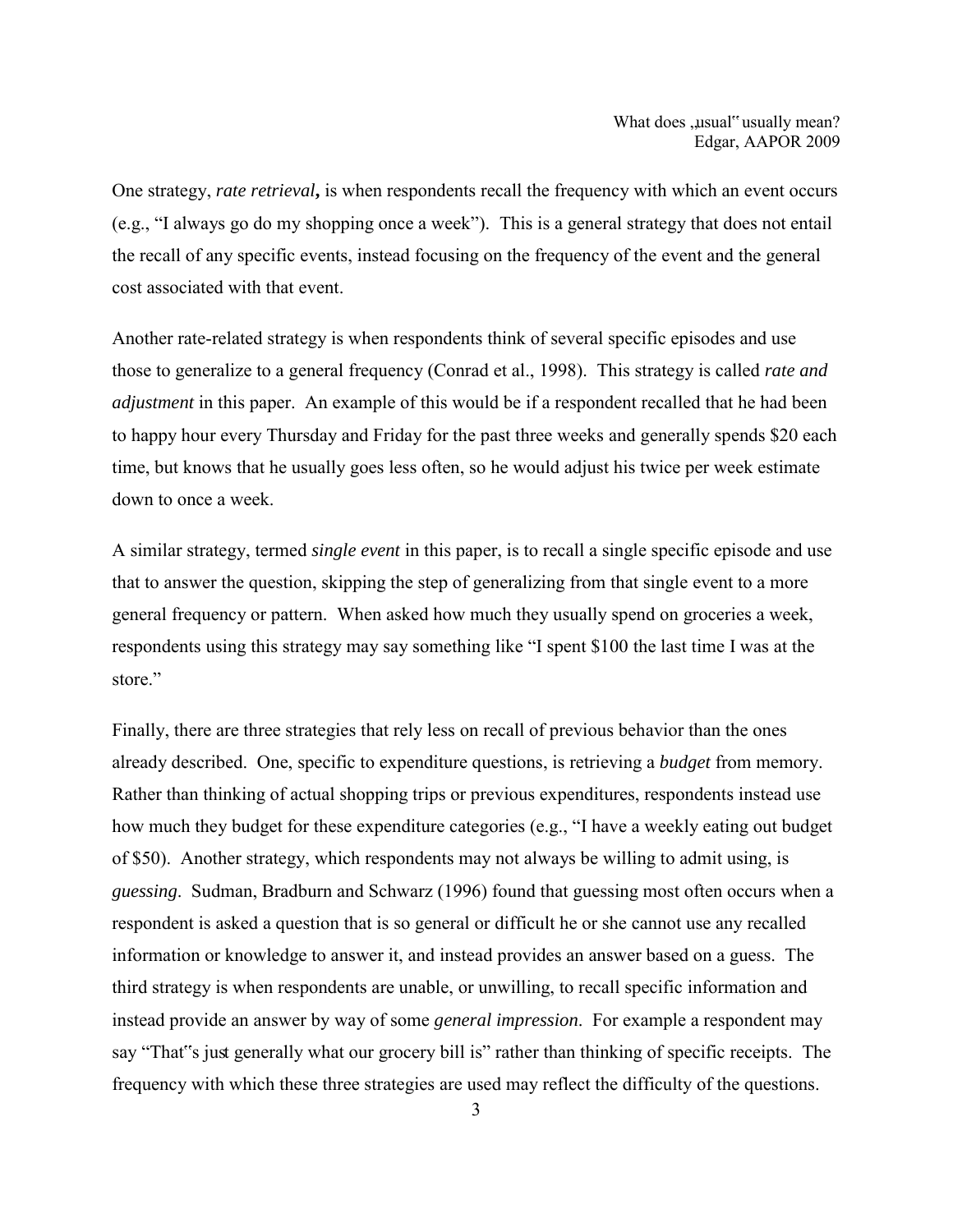| Strategy            | Definition                                                                |
|---------------------|---------------------------------------------------------------------------|
| Rate retrieval      | Participants retrieve the typical rate of the event                       |
| Rate and adjustment | Participants retrieve the typical rate of the event and adjust the number |
| Single event        | Participants use information from a single event                          |
| <b>Budget</b>       | Participants use their planned budget number as a response                |
| Guess               | Participants indicate they guessed                                        |
| General impression  | Participants retrieve a general impression of the event                   |

## Table 1. Estimation Strategies

It"s unclear why respondents use one strategy over another. Blair and Burton (1987, 1991) found that when respondents were dealing with rare events they tended to think of the individual events and count those, but when the events were more frequent, respondents used a more general estimation strategy. Based on their findings, the topic of the question may have a direct relationship to the strategy used, as well as the respondent"s behavior patterns or the frequency with which the behavior of interest occurs.

#### Method

## *Procedure*

This study examined the methods respondents used to arrive at an answer to the four questions about , usual "expenses included in the CEQ. Testing occurred in four cities, with about a third of the participants coming from Washington, DC (30 percent), a quarter from Richland, Washington (25 percent) or Appleton, Wisconsin (25 percent), and the remaining 20 percent from Albuquerque, New Mexico.

As part of a cognitive interviewing study, 76 participants were asked to answer each of the four CEQ , usual "expense questions. Following their answers to all four questions, they were asked to explain how they arrived at their answer. General probes (e.g., "Could you tell me more about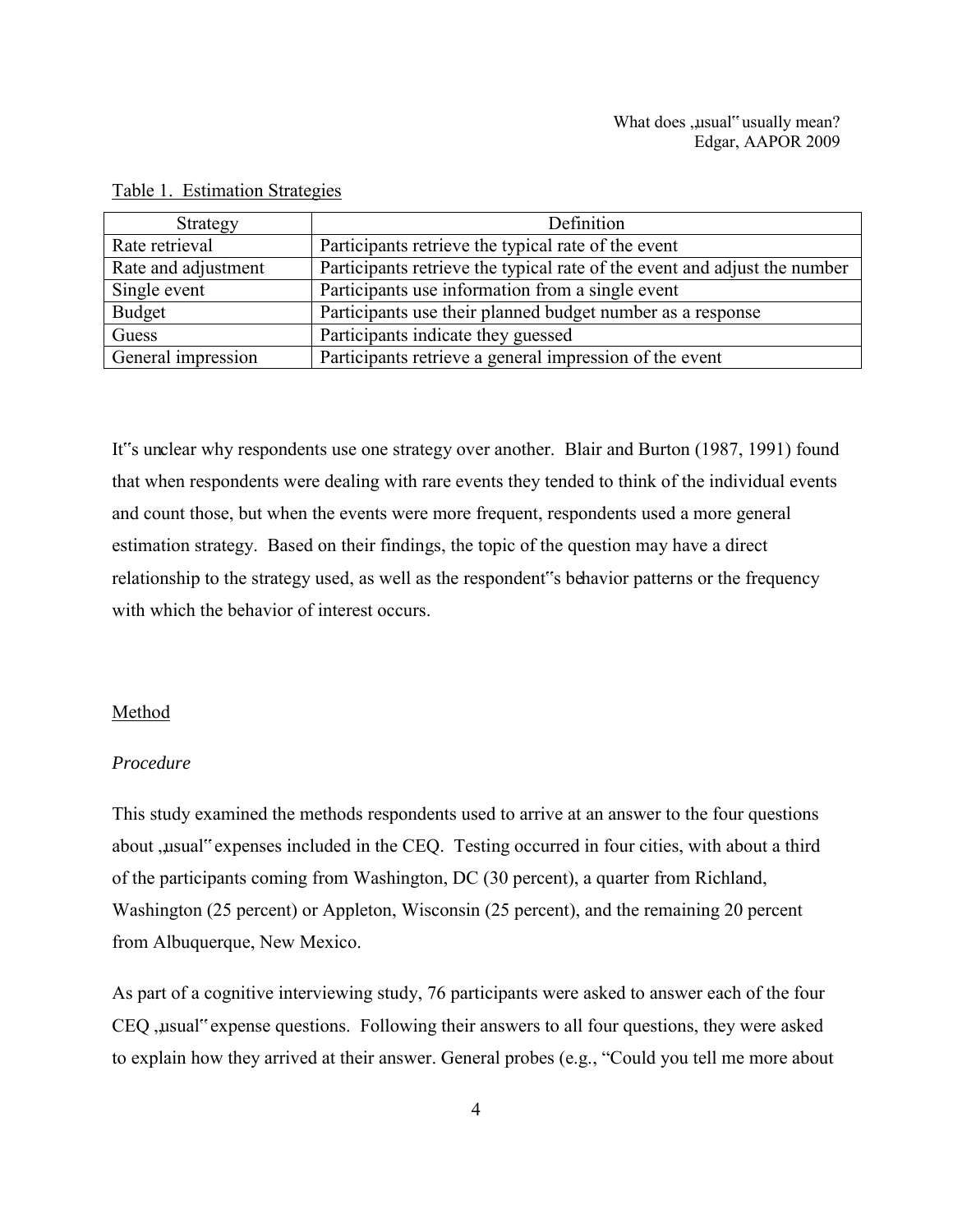that?" and "How did you then use that information?") were used in an attempt to collect details about the estimation strategies used by the participant, asking for as much information as the participants were able to provide.

#### *Analysis*

Each response to the four "usual" questions and the answers given to the follow-up probes were given a code, using a modified version of the scheme described by Sudman et al. (1996). The codes are shown in Table 1. The frequency estimation strategy the respondent used was coded when the participant"s explanation provided enough information to do so. In addition, each response was reviewed to see if the respondent used the correct reference period, included the expenses of other household members, and arrived at any calculations accurately.

Estimation strategies were compared across the four questions, using Chi Square tests, to determine if there were any differences in strategies based on the content of the question. Finally, frequencies were computed for consideration of the reference period, inclusion of other household members" expenses, and calculation errors.

Although every participant provided a response for the grocery question, there were some questions that participants did not answer: 47 percent for alcohol away, 53 percent for alcohol at home and 16 percent for food away. Participants in these cases indicated that they did not usually spend any money on the expenditure category being asked about.

The accuracy of participants" answers was not evaluated in this study. Without external data, such as receipts, to verify an expenditure report, it was not possible to compare an estimate to the true value. The focus instead was on the strategies respondents used to arrive at an answer, and identifying any obvious errors (e.g., calculation errors) they made while considering their response.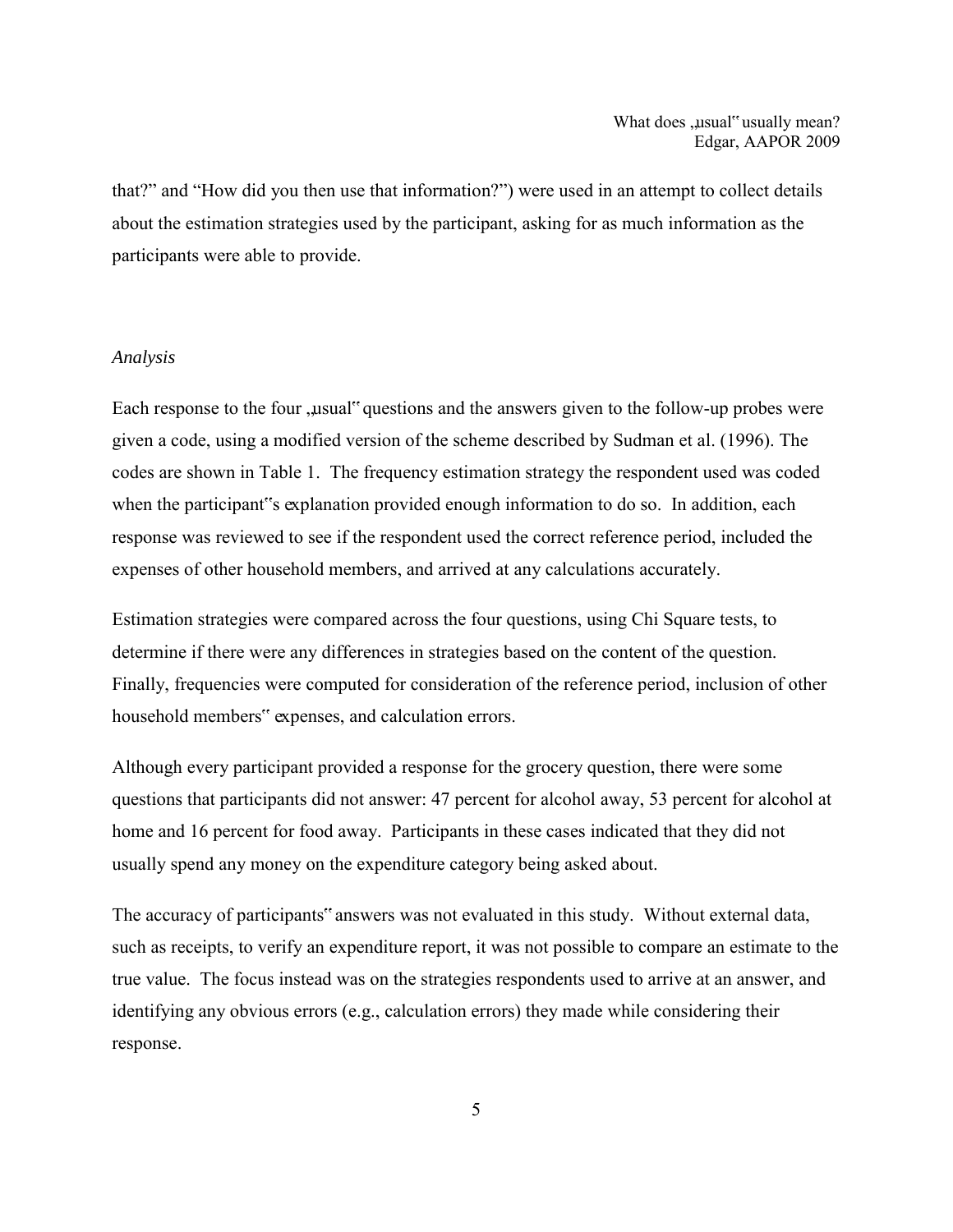What does .usual" usually mean? Edgar, AAPOR 2009

## Results

#### *Participant Information*

Over half (56.6 percent) of the participants were female. They ranged in age from 21 to 85, with an average age of 53.8. Sixty-one percent of the participants were Caucasian, 22.4 percent were African American, 14.5 percent were Hispanic, with the remaining 1.3 percent being other races.

Unfortunately, demographic information (e.g., household size, income) is not available for all participants as this was a post-hoc research effort. The original data were collected for other purposes, which did not require demographic analysis. Additional demographic variables, which may have been useful in analysis, such as education, were not collected from any participants.

Of the 56.6 percent of participants for whom we had income data, annual household income ranged from less than \$15,000 to more than \$75,000, with the participants relatively evenly divided amongst the income groups (15 percent to 24 percent). Household size ranged from one to six; with the largest percentage (36.8) having two people (Table 2).

Table 2. Household Size

| Household Size | Percent of Participants |
|----------------|-------------------------|
|                | 15 8                    |
|                | 36.8                    |
| 3 or more      | 249                     |
| <b>Missing</b> |                         |

#### *Estimation Strategies*

A wide variety of estimation strategies were used across all four questions. Each of the strategies identified in the literature was used by at least one participant (Table 3). Rate and adjustment was the most commonly used strategy for three of the four questions. It was most commonly used in the food away question (53.8 percent), followed by alcohol away (47.5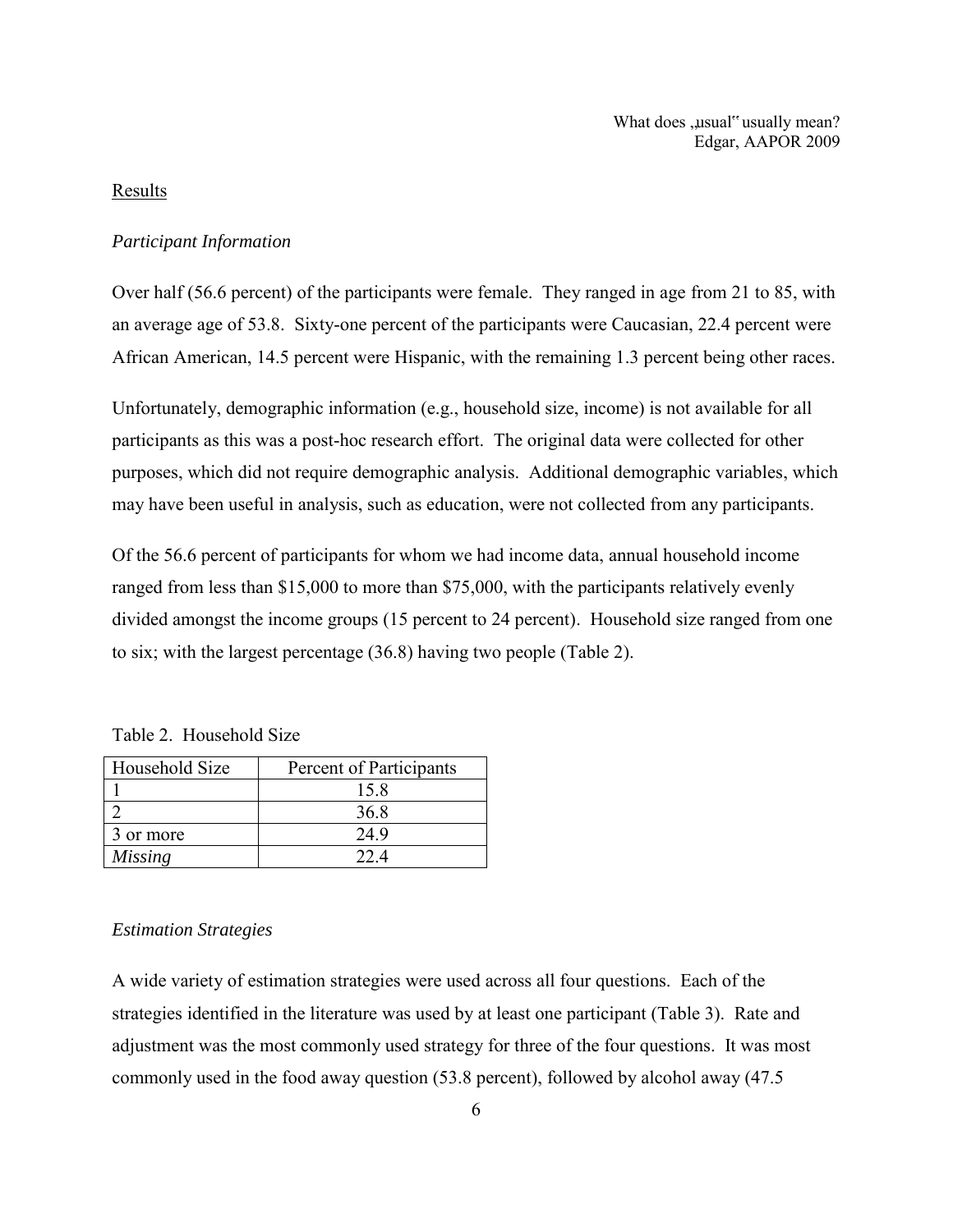percent) and alcohol at home (41.7 percent). It was the second most commonly used strategy in the grocery question (19.7 percent).

*Rate retrieval* was also a frequently used strategy, most often used in the grocery question (27.6 percent) and second most used in the alcohol at home question (22.2 percent) and in the food away (21.5 percent) questions. It was also frequently used in the alcohol away question (20.0 percent).

When looking at the three strategies least based on actual behaviors, we see that respondents were more likely to use the *budget* strategy (15.8 percent) for the grocery question, with more than six percent also using it for the food away question. More than one in ten participants (10.8 percent) admitted that their strategy was to *guess* to obtain their answer to alcohol away question, with a high percent also guessing to arrive at their responses to the grocery (5.3 percent) and alcohol at home (8.3 percent) questions. Finally, the *general impression* strategy was used more often with the grocery question (9.2 percent) than with the other questions; in fact, it was not used at all in either the alcohol away or food away questions.

|                           | Percent Used for |                  | Percent Used for |                  |            |
|---------------------------|------------------|------------------|------------------|------------------|------------|
| Primary Estimation        | Grocery          | Percent Used for | Alcohol at       | Percent Used for | Across all |
| Strategy                  | Expenses         | Alcohol Away     | Home             | Food Away        | Questions  |
| Rate and Adjustment       | 19.7             | 51.4             | 41.7             | 60.0             | 43.2       |
| Rate Retrieval            | 27.6             | 13.5             | 22.2             | 15.4             | 19.7       |
| Single Event              | 6.6              | 0.0              | 5.6              | 0.0              | 3.0        |
| <b>Budget</b>             | 15.8             | 2.7              | 2.8              | 6.2              | 6.9        |
| Guess                     | 5.3              | 10.8             | 8.3              | 1.5              | 6.5        |
| General Impression        | 9.2              | 0.0              | 2.8              | 0.0              | 3.0        |
| Not Enough<br>Information | 15.8             | 21.6             | 16.7             | 16.9             | 17.3       |

Table 3. Estimation Strategies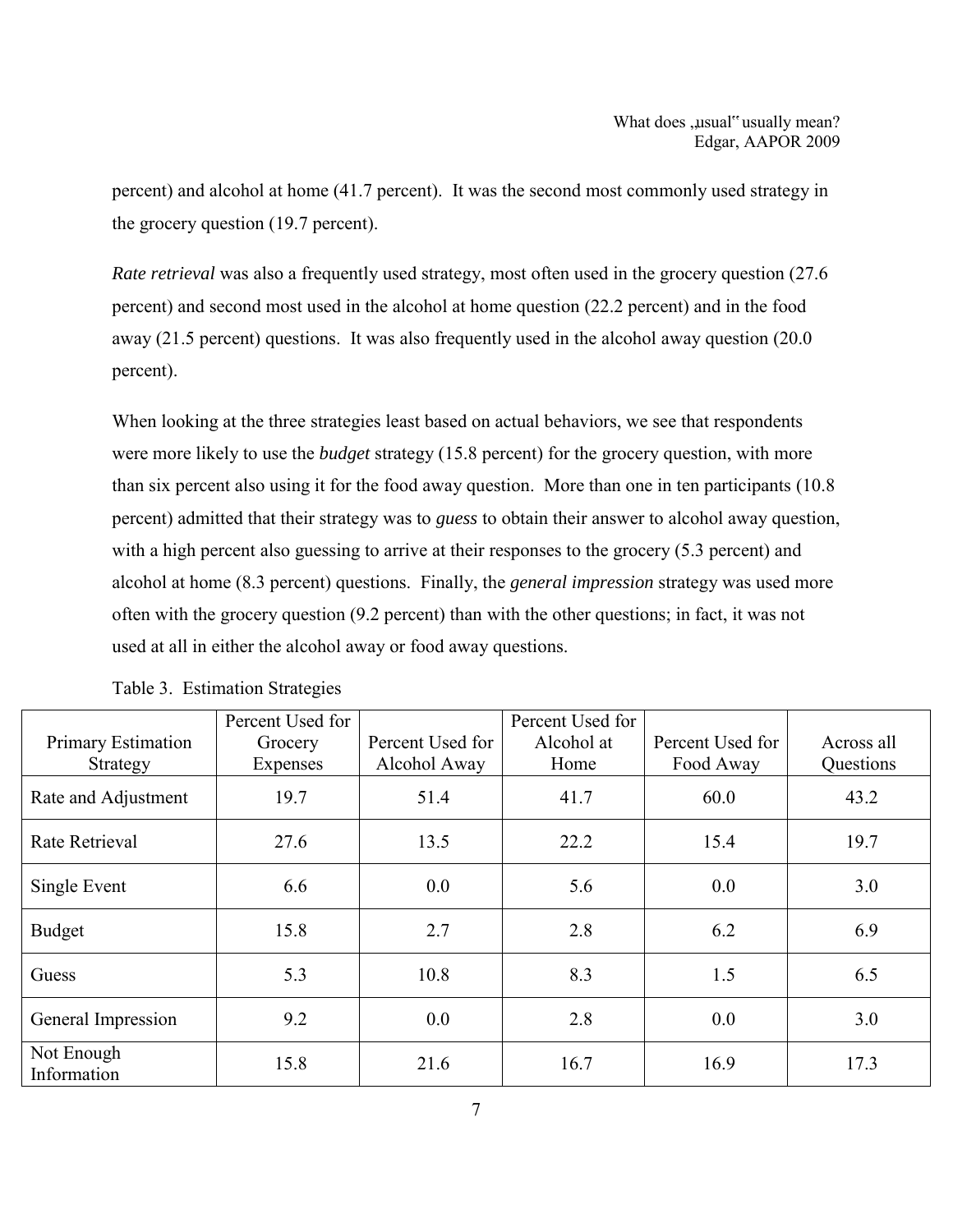To determine if participants tended to use the same estimation strategy regardless of the subject of the question, cross tabulations were run for each of the four questions. Appendix A contains cross-tabulations of the estimation strategy used in each question, and shows the consistency, or lack thereof, of strategies used across each question. There was no statistical relationship between the estimation strategies used on one question and those used on another  $(p>0.05)$ . There were, however, a few trends worth noting.

Across all four questions, the most common strategies used were *rate and adjustment* and *rate retrieval*, and participants were found to switch between the two strategies, using one for one question and another for another question. For example, in the food away question, most (60.0 percent) participants used *rate and adjustment* to arrive at their answer, and used either *rate and adjustment* (18.6 percent) or *rate retrieval* (20.9 percent) to arrive at the answer for the grocery question (Table A-1).

Switching between *rate and adjustment* and *rate retrieval* was a pattern also found between the grocery and alcohol at home questions (Table A-2), between the grocery and food away questions (Table A-3), and between the food away and alcohol at home question (Table A-6). Examining the relationship between the two strategies even further, when looking at the relationship between the strategies used for the grocery and alcohol at home questions (Table A-2), a majority of participants who used *rate and adjustment* in the alcohol at home question used *rate retrieval* in the grocery question.

### *Estimation Strategy by Household Size*

In the CEQ interview, respondents are asked to report expenses for not only themselves, but everyone in their household. Therefore, it is interesting to look at the impact of household size on estimation strategy. It is possible that people with larger households use different strategies as they attempt to consolidate information and generate estimates. However, this was not found to be the case (Table 4), as there was not a statistically significant relationship between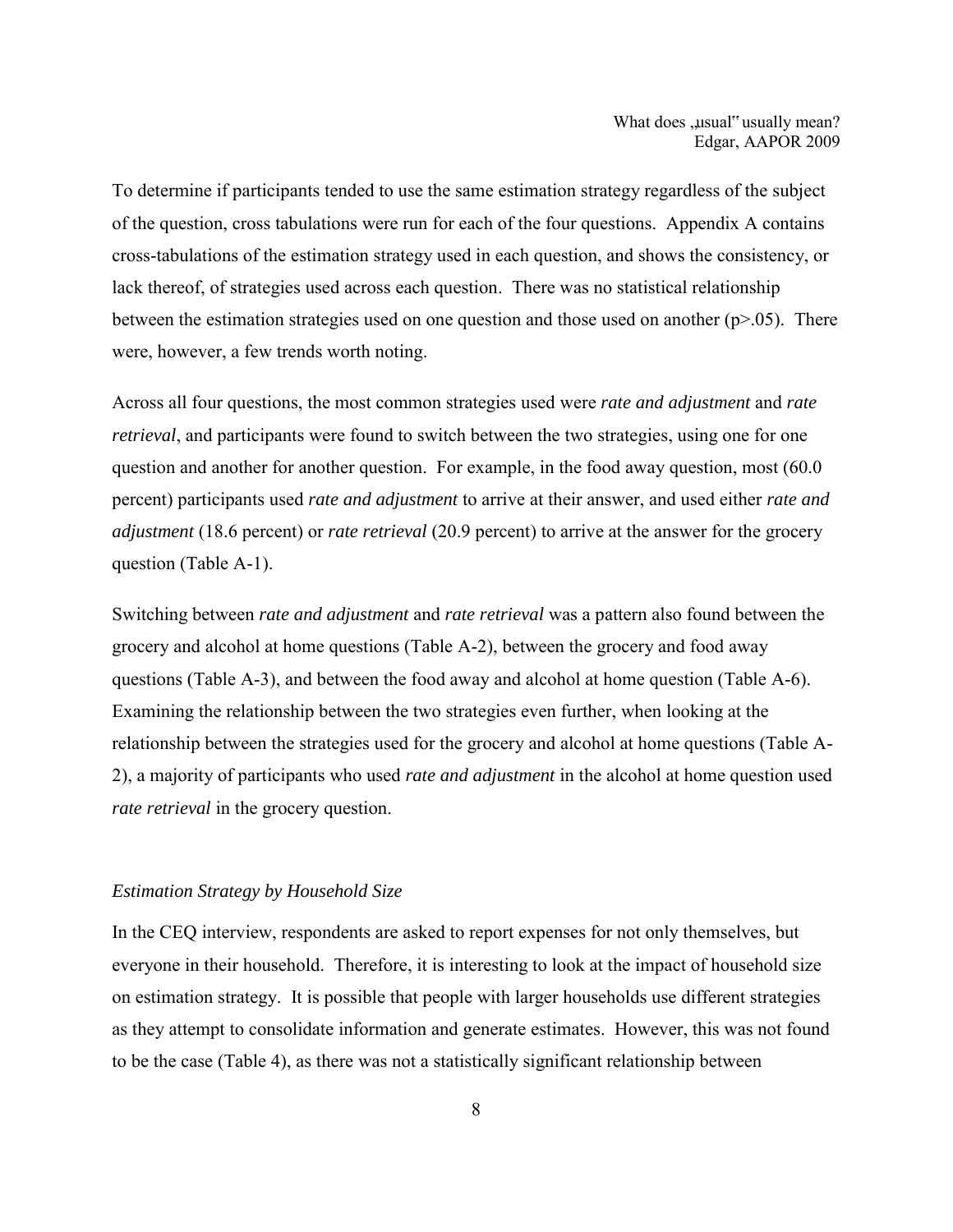household size and estimation strategy across any of the questions ( $p>0.05$ ). This may be related to the large number of cases (22.4 percent) that were missing household size information. The one interesting finding was that single-person households were much less likely to use a *budget* strategy and less likely to use *rate and adjustment* than those from larger households.

|                     |        |        | $3+$           |
|---------------------|--------|--------|----------------|
|                     | Person | People | People         |
| Rate and adjustment | 66.7   | 33.3   | 0 <sub>0</sub> |
| Rate retrieval      | 14.8   | 55.6   | 29.6           |
| <b>Budget</b>       | 00     | 66 7   | 33.3           |

Table 4. Estimation Strategy by Household Size (Grocery)

# *Calculation Errors*

While coding the estimation strategies, we identified a percentage (6.5 percent across all questions) of responses that included a calculation error (Table 10). For example, one participant reported that she generally spends \$45 per week on food away from home, and then said the following in explanation "it's usually 18 or 20 for the meal and we do it 4 or 5 times a week."

Table 10. Calculation Errors

| Question        | Percent of participants<br>making calculation error |
|-----------------|-----------------------------------------------------|
| Grocery         | 79                                                  |
| Alcohol Away    | 2.5                                                 |
| Alcohol at Home | 2.8                                                 |
| Food Away       | 94                                                  |
| Total           |                                                     |

Looking at each question individually, the most calculation errors were observed within the food away question. In fact, almost ten percent of participants made such an error. This seems reasonable, since from Table 3 we see that most participants used a *rate and adjustment* strategy when arriving at their food away answer, which would require more calculation than a *budget* or *rate retrieval* strategy, which were more common in the grocery question. It"s not clear though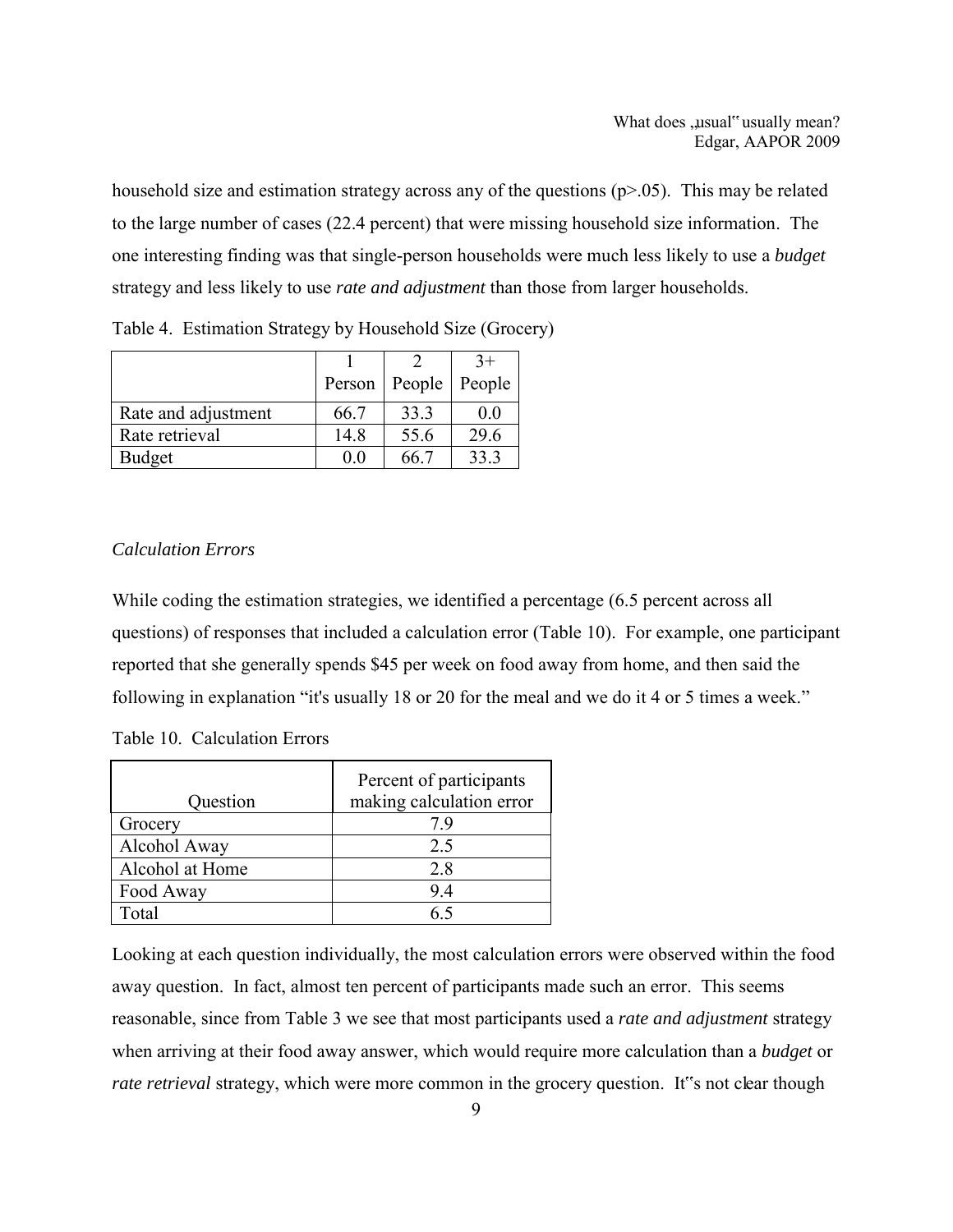why the same does not apply for the alcohol away question, which did not have a high rate of calculation errors.

## *Inclusion of Other Household Members*

Another type of error that participants could make is related to the fact that the questions ask about typical household expenses, so they must include expenditures of other household members in their responses. To explore the extent to which they did this, responses of participants with 2 or more people in their household were coded if there was any reference to another household member (Table 11). Since it is possible that participants may have been considering other household members without explicitly mentioning them in their explanation of their response process (particularly when discussing grocery shopping where respondents may shop alone but make purchases for the entire household), we recognize that this is an imperfect indicator, however we feel it is useful to explore given how thorough most participants were in their explanations.

Overall, we found evidence that a majority of participants did not consider other household members when arriving at their answer, as only 27.1 percent of participants referred to anyone else in their household while explaining how they got to their answer. Looking at each question individually, there was some variance. Participants were most likely to consider other household members when answering the food away question, and least likely to do so when answering the alcohol at home question.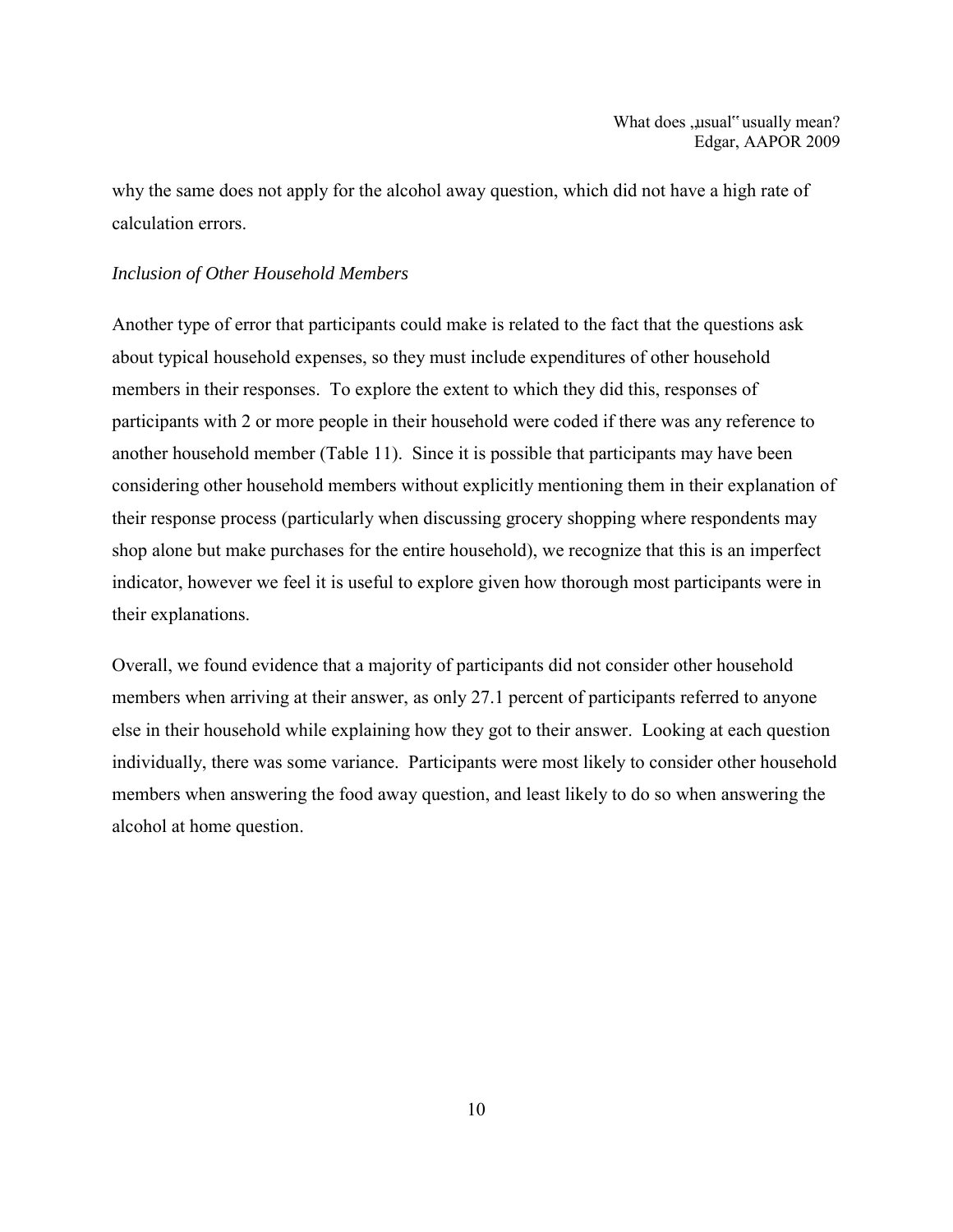|                 | Percent referring to other |
|-----------------|----------------------------|
|                 | household members*         |
| Grocery         | 21.3                       |
| Alcohol Away    | 29.2                       |
| Alcohol at Home | 19.2                       |
| Food Away       | 37.2                       |
| Total           | 27.1                       |

#### Table 11. Reference to Other Household Members

\*includes only participants with two or more people in their household

## *Use of Reference Period*

Finally, participants" responses were reviewed to see if they gave any indication that they were considering the three month reference period when they thought about their answer (Table 12). Throughout the CEQ, respondents are asked to base their answers on a three month reference period and were so instructed during these interviews. As with the reference to other household members, we acknowledge that participants may have thought of the reference period without mentioning it in their explanation; but again we feel it is worth analyzing given the tendency of participants to be thorough in their explanation.

Overall, participants mentioned the three month reference period about half the time (53.9 percent). There was variation across the questions. More specifically, participants were least likely to mention the reference period when explaining their alcohol away answers, and most likely to do so for the food away question.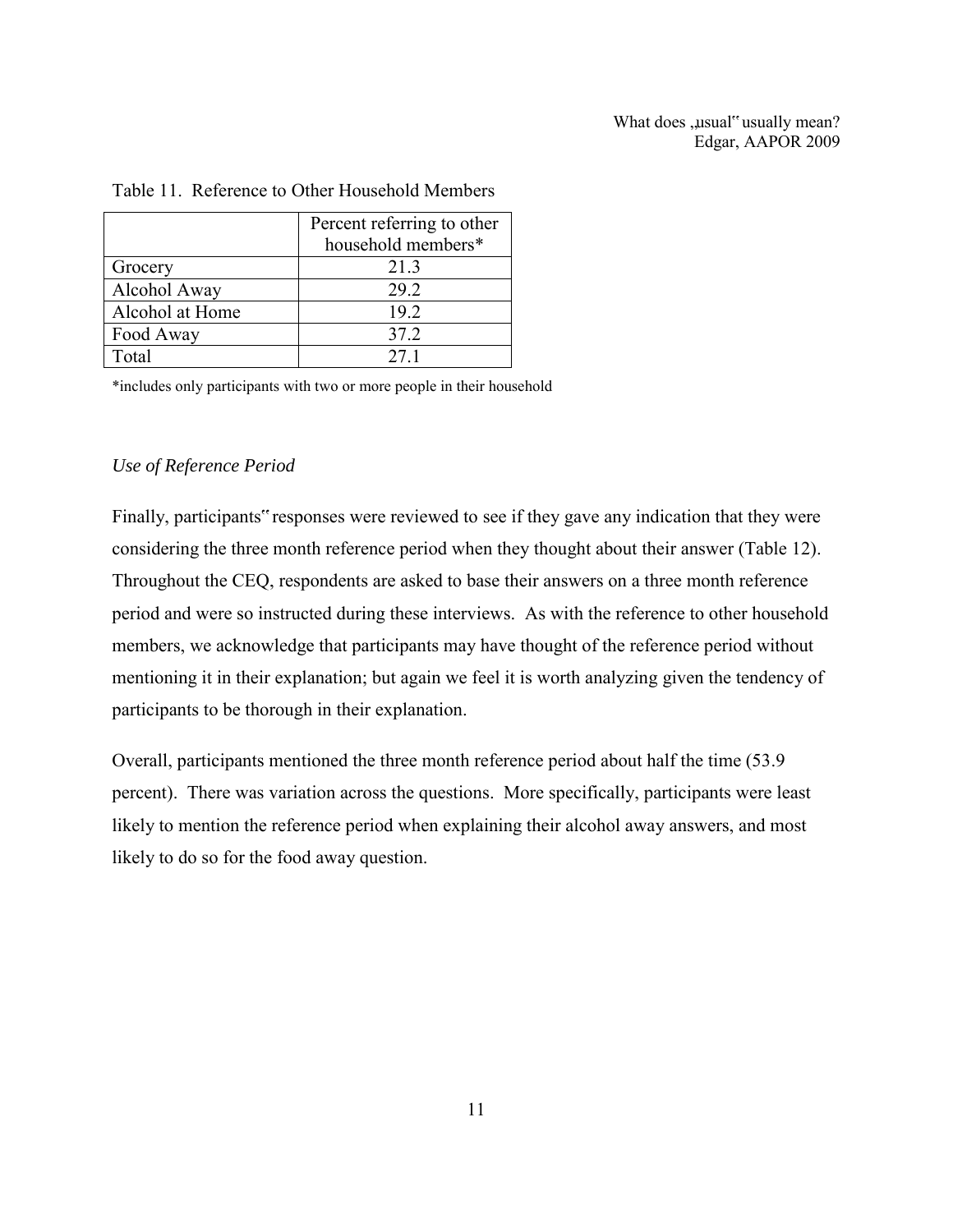## What does .usual" usually mean? Edgar, AAPOR 2009

|                 | Percent referring to |
|-----------------|----------------------|
|                 | reference period     |
| Grocery         | 44 7                 |
| Alcohol Away    | 42.5                 |
| Alcohol at Home | 58.3                 |
| Food Away       | 69.2                 |
| Total           | 53.9                 |

#### Table 12. Reference to 3-month Reference Period

#### **Conclusions**

This study revealed some new information about how respondents may answer the four CEQ questions about "usual" expenses, and identified some possible errors that might affect the collected data. These findings have implications for questionnaire design and respondent instructions for these, or similar, questions. Overall, we can conclude that respondents don"t usually arrive at answers to these types of "usual" the same way.

Overall, respondents used a wide variety of estimation strategies to answer the questions, though *rate and adjustment* and *rate retrieval* were the most common. With the exception of moving between *rate and adjustment* and *rate retrieval*, there was no association between the strategies used and question topic. Respondents inconsistently changed strategies between the questions.

To the extent that some strategies provide more accurate responses than others, the failure to use the strategies which produce the most accurate data will affect the quality of the data obtained. Since this study found that participants did not use the same strategy for each question, their answers to some questions may be more accurate than to others. The answers of some participants, those using the "better" strategies, may be more accurate than the answers of other participants (e.g., one respondent overestimates the number of times he or she went to the grocery store when using the *rate and adjustment* method while another is not able to remember all the grocery store visits and underestimates his or her spending using the *rate retrieval* method).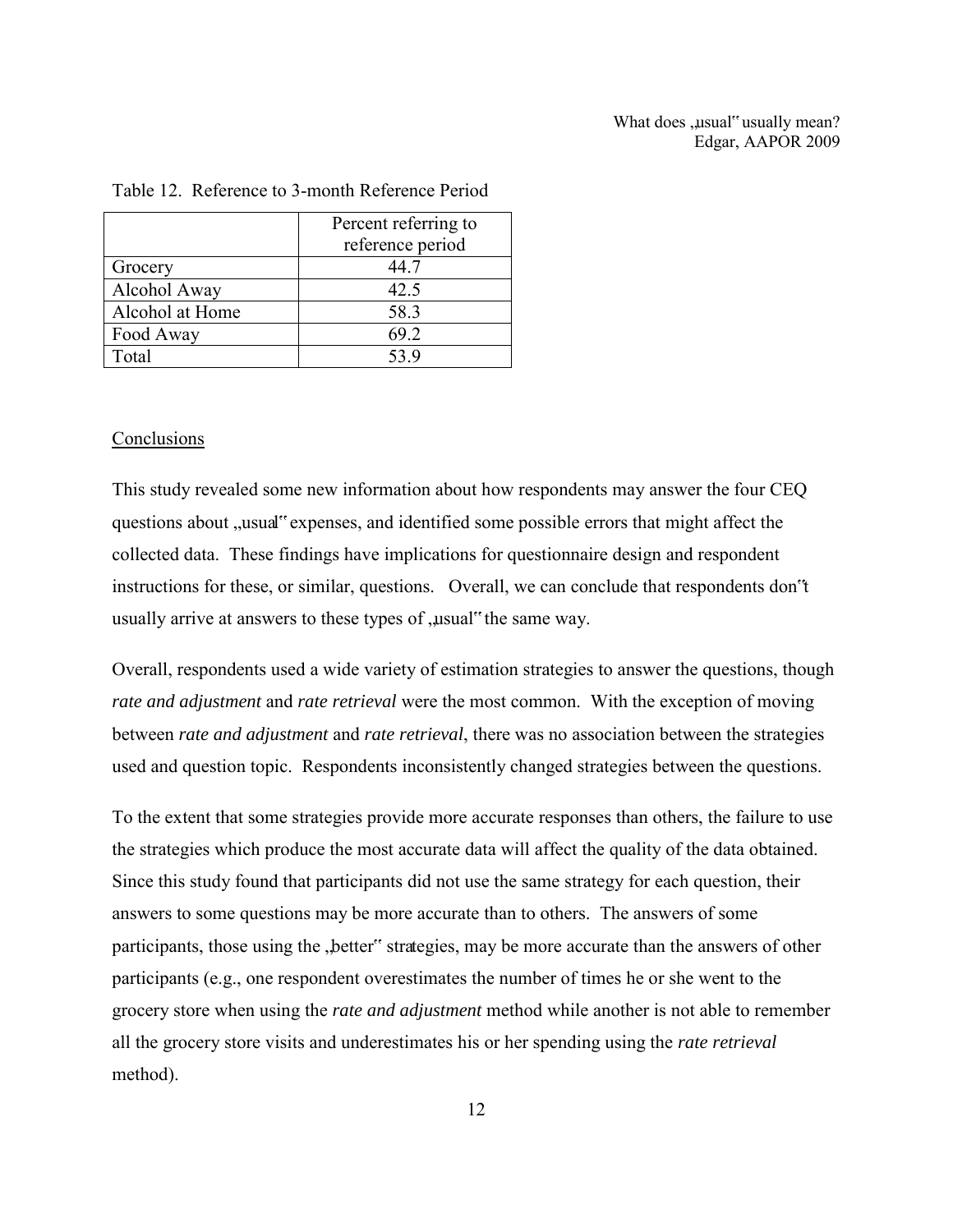Additionally, taking advantage of the strategies respondents are likely to use to answer questions could reduce respondent burden and/or improve response accuracy. Grouping questions by strategy type might make it easier for respondents to transition from one question to another. Asking the question in multiple parts (e.g., How often do you go grocery shopping? How much do you typically spend?), might also make the questions easier for respondents to answer.

Although there weren"t any statistically significant association between household size and strategy  $(p>0.05)$ , we did find as household size increased the percentage of participants using the *budget* or *rate retrieval* strategies decreased. This may suggest that these strategies are not sophisticated enough estimate responses to these questions given the more complex situation of a multi-person household.

Calculation errors were most common in the food away question, where most respondents used the *rate and adjustment* strategy. This strategy has respondents considering how often they perform an action and then adjusting that recalled information, so it requires more mental calculation than other strategies (e.g., *rate retrieval* where no adjustment is done). Asking the question in two parts, having the respondent first provide the typical rate, and then asking for the adjusted rate (and associated expense), may also reduce calculation errors by allowing the interviewer to aid the respondent in their calculations.

Not accounting for expenditures of other household members is another problem identified in this study. Although the participants were instructed at the beginning of the interview to include all household members in their answers, and the question specifically asked about "your household," a significant percentage of participants made no reference to anyone other than themselves when answering the questions. This suggests that more prompting may be required during the actual interview to remind respondents that they are reporting for the entire household.

There was variability in how often participants included other household members" expenditures; with alcohol and groceries having the lowest percentage of participants mentioning other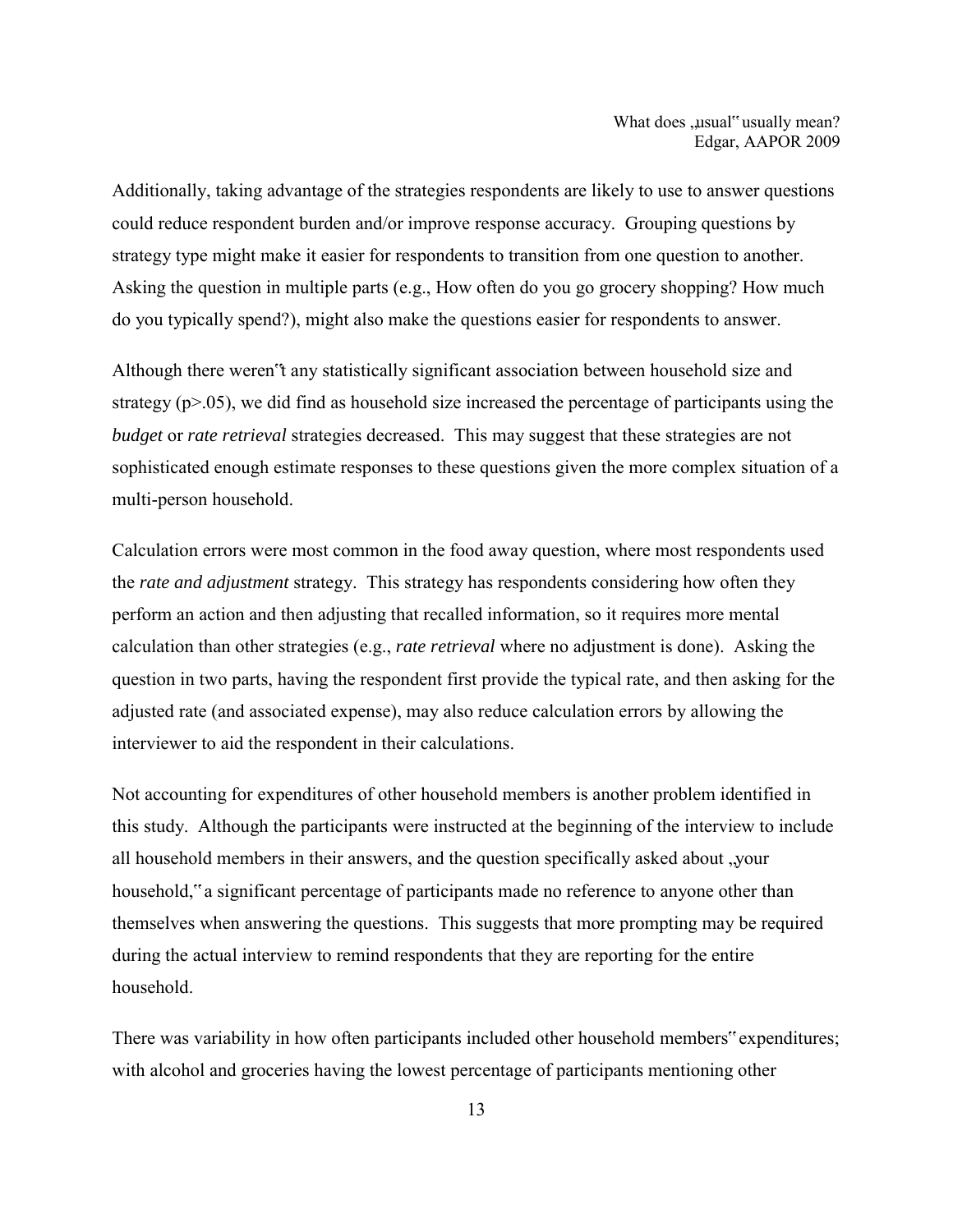household members in their responses, and food away having the highest percentage. This difference may be related to the nature of the behaviors in question; it seems logical that participants shop for groceries and alcohol alone but eat out with other family members. When considering how to improve these questions to encourage respondents to more often include other household members, we could instead ask the question for each household member individually (though that requires proxy reporting, which has its own issues), or rephrase the questions and instructions to emphasize the necessity of including everyone in the household in their response.

Finally, the CEQ collects data about the three months preceding the interview, an instruction that all participants were given before the interview. This study found that few participants indicated they were thinking about the three month reference period when estimating their answers. As with the inclusion of other household members" expenditures, this varied across the questions, participants were most likely to mention the reference period with the food and alcohol away from home questions. Again, this seems reasonable due to the nature of these questions, eating and drinking out of the house are likely to be more irregular events than grocery shopping, and so perhaps participants used the reference period to help them think of the frequency with which they engaged in these behaviors.

It is unclear how much, if any, impact not using the reference period poses. It depends to some degree on the regularity of the expenses. If respondents tend to spend the same amount on groceries or food away from home regardless of the time of year, then the time period they"re considering when answering the questions doesn"t matter. If, however, respondents tend to spend more on food or alcohol during certain time periods, their estimates will be inaccurate if they do not use the specified reference period when arriving at their answers.

For a variety of reasons, use of the four "usual" questions in the Consumer Expenditure Quarterly Survey appears problematic. More than five percent (6.5 percent) of respondents admitted that they simply guessed when arriving at their answers to these four questions. Of the respondents who used more sophisticated strategies, few used the same method to generate their answers in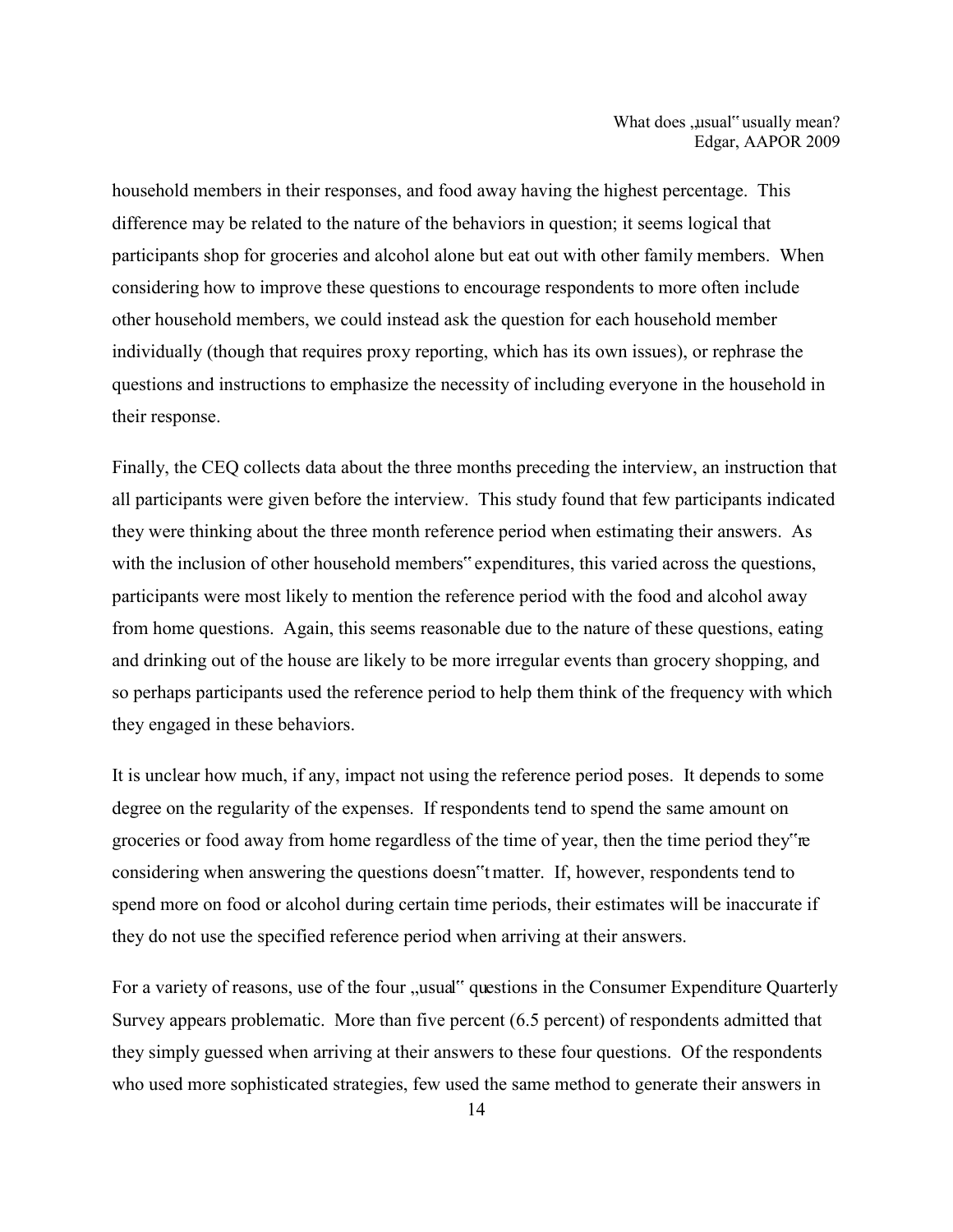the same way across all the questions, and many made errors in both calculation and inclusion (expenditures of other household members and use of reference period) when responding. This study found evidence to support a redesign of these questions, in addition to providing more insights into the processes respondents use when answering such questions.

#### References

- Blair, E.A. & Burton, S. (1987). Cognitive processes used by survey respondents to answer behavior frequency questions. *Journal of Consumer Research, 14*, 280-288.
- Burton, S. & Blair, E.A. (1991). Task Conditions, response formulation processes, and response accuracy for behavior frequency questions in surveys. *Public Opinion Quarterly, 55*(1), 50- 79.
- Bradburn, N.M., Rips, L.J. & Shevall, S.K. (1987) Answering autobiographical questions: the impact of memory and inference on surveys. *Science, 236*(4798), 157-161.
- Conrad, F. G., Brown, N.R. & Cashman, E.R. (1998). Strategies for estimating behavioral frequency in survey interviews. *Memory, 6*, 339-366.
- Lessler, J.R., Salter, W., & Tourangeau, R. (1989). Questionnaire design in the cognitive research laboratory. Vital and Health Statistics, Series 6, No. 1 (DHHS Publication No. PHS 89-1076). Washington, DC: U.S. Government Printing Office.
- Sudman, S., Bradburn, N., & Schwarz, N. (1996). *Thinking about answers: The application of cognitive processes to survey methodology.* San Francisco: Jossey-Bass Publishers.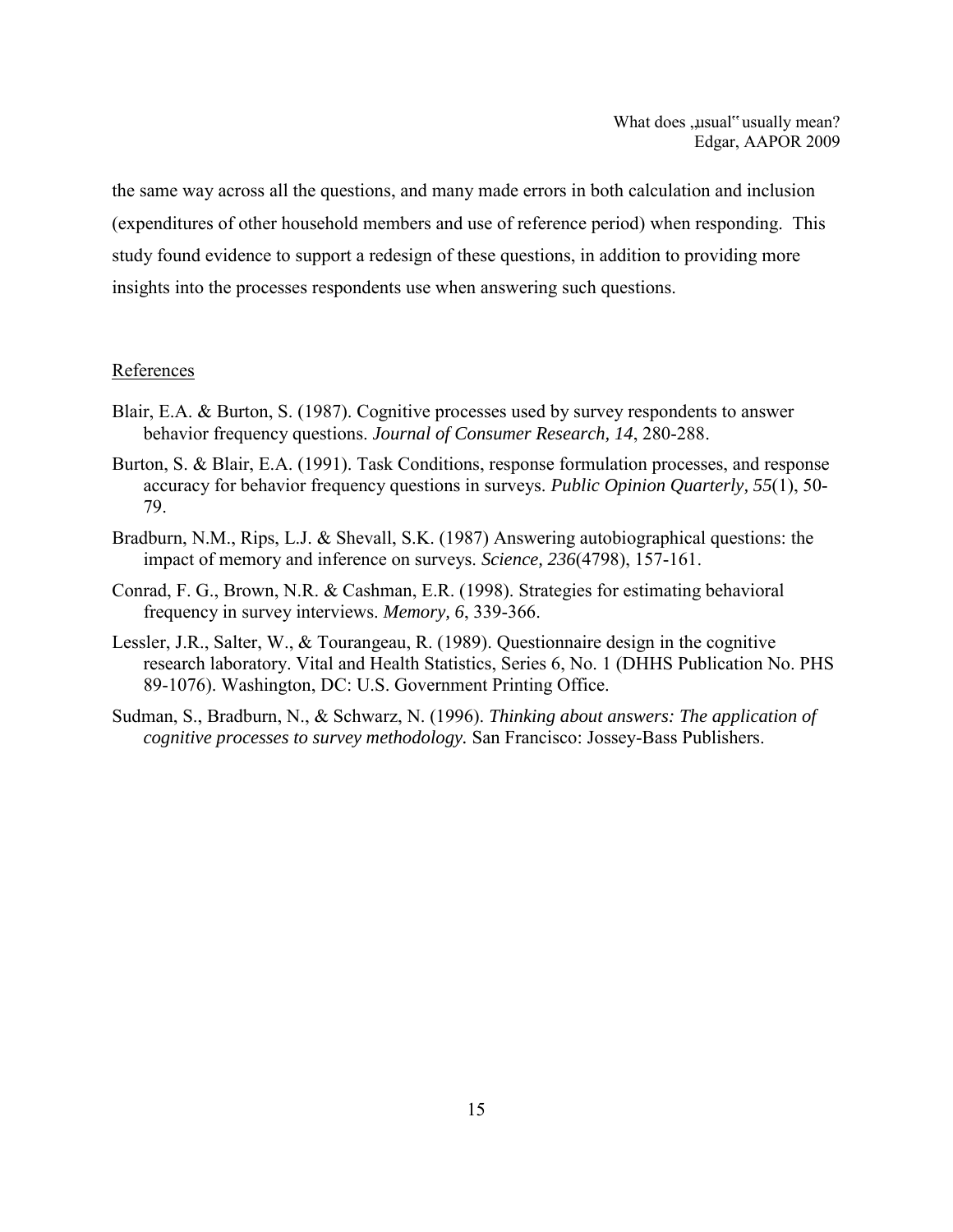# **Appendix A: Cross-Tabulations of Estimation Strategies by Question<sup>1</sup>**

|                                | Food Away Estimation Strategy |                   |                 |               |       |                       |       |  |
|--------------------------------|-------------------------------|-------------------|-----------------|---------------|-------|-----------------------|-------|--|
| Grocery Estimation<br>Strategy | Rate and<br>adjustment        | Rate<br>retrieval | Single<br>event | <b>Budget</b> | Guess | General<br>Impression | Total |  |
| Rate and adjustment            | 7.0                           | 0.0               | 0.0             | 2.3           | 0.0   | 2.3                   | 11.6  |  |
| Rate retrieval                 | 2.3                           | 2.3               | 0.0             | 0.0           | 0.0   | 0.0                   | 4.6   |  |
| Single event                   | 4.7                           | 4.7               | 0.0             | 0.0           | 0.0   | 0.0                   | 9.4   |  |
| <b>Budget</b>                  | 9.3                           | 0.0               | 0.0             | 0.0           | 0.0   | 0.0                   | 9.3   |  |
| Guess                          | 18.6                          | 7.0               | 0.0             | 4.7           | 0.0   | 0.0                   | 30.3  |  |
| General Impression             | 20.9                          | 14.0              | 0.0             | 0.0           | 0.0   | 0.0                   | 34.9  |  |
| Total                          | 62.8                          | 28.0              | 0.0             | 7.0           | 0.0   | 2.3                   | 100.0 |  |

# Table A-1. Estimation Strategies across Grocery and Food Away (n=40)

Table A-2. Estimation Strategies across Grocery and Alcohol at Home (n=36)

|                                | Alcohol at Home Estimation Strategy |                   |                 |               |       |                       |       |  |
|--------------------------------|-------------------------------------|-------------------|-----------------|---------------|-------|-----------------------|-------|--|
| Grocery Estimation<br>Strategy | Rate and<br>adjustment              | Rate<br>retrieval | Single<br>event | <b>Budget</b> | Guess | General<br>Impression | Total |  |
| Rate and adjustment            | 4.2                                 | 0.0               | 0.0             | 0.0           | 0.0   | 0.0                   | 4.2   |  |
| Rate retrieval                 | 4.2                                 | 0.0               | 8.3             | 0.0           | 0.0   | 8.3                   | 20.8  |  |
| Single event                   | 25.0                                | 20.8              | 0.0             | 0.0           | 0.0   | 4.2                   | 50    |  |
| <b>Budget</b>                  | 4.2                                 | 0.0               | 0.0             | 0.0           | 0.0   | 0.0                   | 4.2   |  |
| Guess                          | 4.2                                 | 8.3               | 0.0             | 0.0           | 4.2   | 0.0                   | 16.7  |  |
| General Impression             | 4.2                                 | 0.0               | 0.0             | 0.0           | 0.0   | 0.0                   | 4.2   |  |
| Total                          | 46.0                                | 29.1              | 8.3             | 0.0           | 4.2   | 12.5                  | 100.0 |  |

<sup>&</sup>lt;sup>1</sup> Row and column totals do not match Table 3 due to missing data.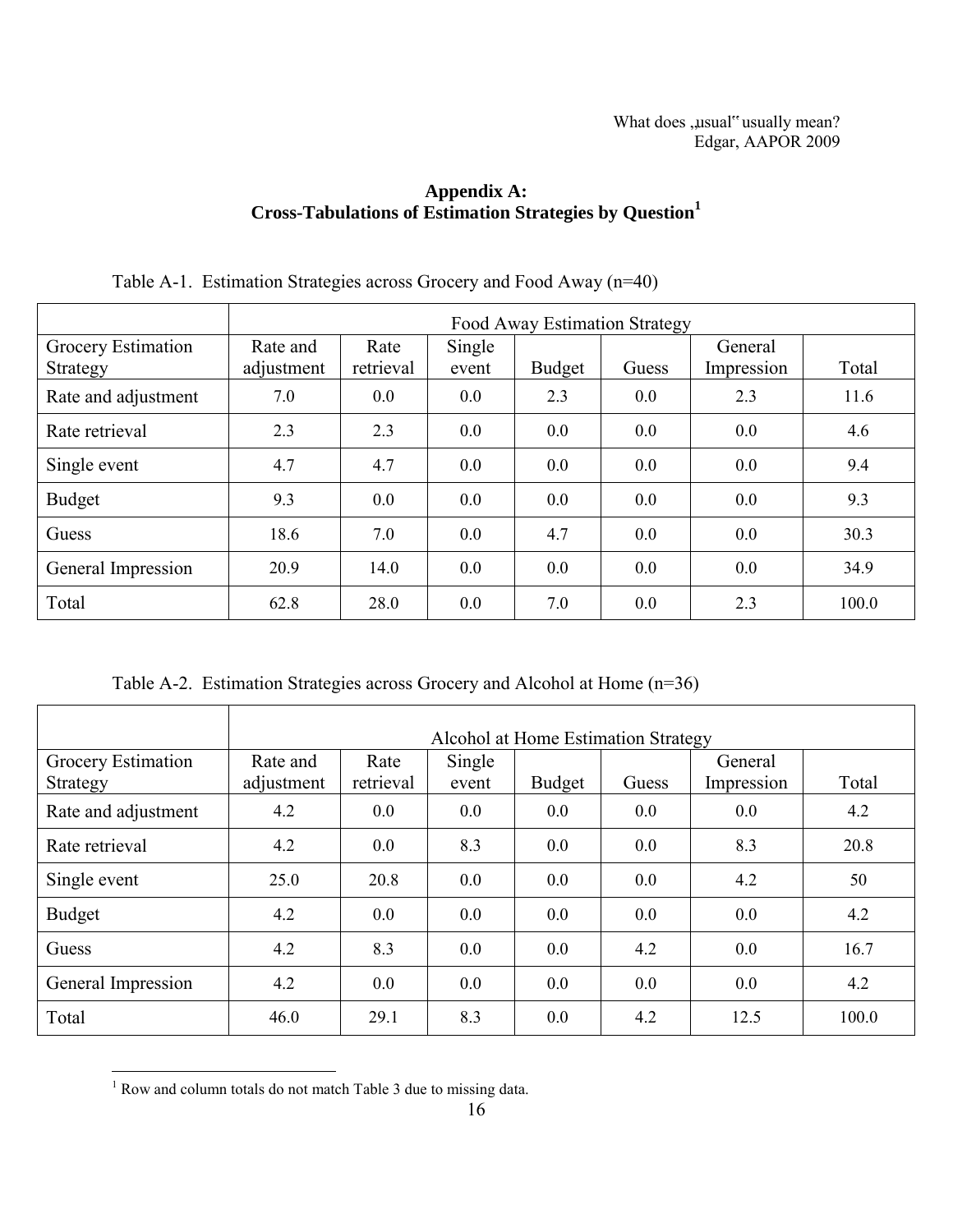|                                | <b>Alcohol Away Estimation Strategy</b> |                   |                 |               |       |                       |       |
|--------------------------------|-----------------------------------------|-------------------|-----------------|---------------|-------|-----------------------|-------|
| Grocery Estimation<br>Strategy | Rate and<br>adjustment                  | Rate<br>retrieval | Single<br>event | <b>Budget</b> | Guess | General<br>Impression | Total |
| Rate and adjustment            | 0.0                                     | 0.0               | 0.0             | 0.0           | 10.0  | 3.3                   | 13.3  |
| Rate retrieval                 | 0.0                                     | 0.0               | 0.0             | 0.0           | 20.0  | 6.7                   | 26.7  |
| Single event                   | 3.3                                     | 0.0               | 10.0            | 0.0           | 16.7  | 3.3                   | 33.3  |
| <b>Budget</b>                  | 0.0                                     | 0.0               | 0.0             | 0.0           | 6.7   | 3.3                   | 10    |
| Guess                          | 0.0                                     | 0.0               | 3.3             | 0.0           | 6.7   | 0.0                   | 10    |
| General Impression             | 0.0                                     | 0.0               | 0.0             | 0.0           | 0.0   | 6.7                   | 6.7   |
| Total                          | 3.3                                     | 0.0               | 13.3            | 0.0           | 60.1  | 23.3                  | 100.0 |

Table A-3. Estimation Strategies across Grocery and Alcohol Away (n=65)

Table A-4. Estimation Strategies across Alcohol at Home and Alcohol Away (n=36)

|                                               | <b>Alcohol Away Estimation Strategy</b> |                   |                 |               |       |                       |                  |  |
|-----------------------------------------------|-----------------------------------------|-------------------|-----------------|---------------|-------|-----------------------|------------------|--|
| Alcohol at Home<br><b>Estimation Strategy</b> | Rate and<br>adjustment                  | Rate<br>retrieval | Single<br>event | <b>Budget</b> | Guess | General<br>Impression | Total            |  |
| Rate and adjustment                           | 0.0                                     | 0.0               | 0.0             | 0.0           | 0.0   | 0.0                   | $\overline{0}$   |  |
| Rate retrieval                                | 6.3                                     | 25.0              | 18.8            | 6.3           | 0.0   | 6.3                   | 62.7             |  |
| Single event                                  | 6.3                                     | 12.5              | 0.0             | 0.0           | 0.0   | 0.0                   | 18.8             |  |
| <b>Budget</b>                                 | 0.0                                     | 0.0               | 0.0             | 0.0           | 0.0   | 0.0                   | $\boldsymbol{0}$ |  |
| Guess                                         | 0.0                                     | 0.0               | 6.3             | 0.0           | 0.0   | 0.0                   | 6.3              |  |
| General Impression                            | 0.0                                     | 6.3               | 0.0             | 6.3           | 0.0   | 0.0                   | 12.6             |  |
| Total                                         | 12.6                                    | 43.8              | 25.1            | 12.6          | 0.0   | 6.3                   | 100.0            |  |